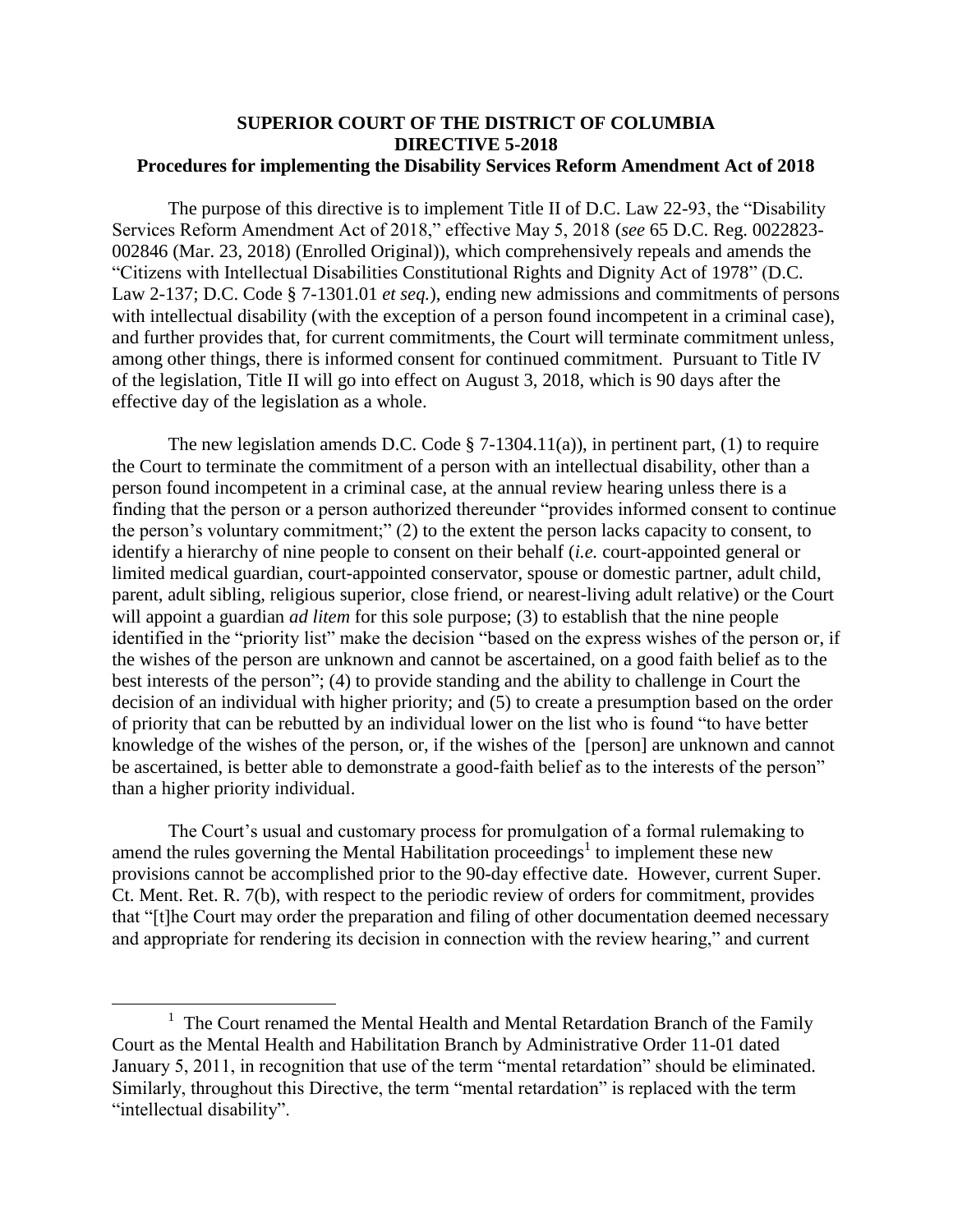Super. Ct. Ment. Ret. R. 7(e) should be read to reflect the addition in D.C. Code  $\S$  7-1304.11 (a) of a fifth finding by the Court required for continued commitment as described above.

Accordingly, as of May 30, 2018, it is directed that the following procedures are applicable to all annual review hearings in the Mental Habilitation Court for a person with an intellectual disability, other than a decision of the Court ordering commitment of a person found incompetent in a criminal case pursuant to D.C. Code § 7-1304.06a, occurring on or after August 3, 2018.

## **I. PRE-ANNUAL REVIEW HEARING FILINGS**

DDS must annually convene an interdisciplinary team meeting with each Respondent to obtain and provide information to the Court for purposes of (1) assessing the Respondent's capacity to provide informed consent for voluntary commitment under D.C. Code § 7-  $1304.11(a)(1)(E)$ ; and, (2) to the extent Respondent lacks capacity to provide informed consent, identifying individuals under D.C. Code  $\S$  7-1304.11(a)(2) who are reasonably available, mentally capable, and willing to consent or refuse continued voluntary commitment on behalf of the Respondent based on Respondent's expressed wishes or, if Respondent's wishes are unknown and cannot be ascertained, on a good faith belief as to Respondent's best interests. Where possible, this interdisciplinary team meeting should be convened during the Respondent's annual Individual Support Plan (ISP) meeting.

At least sixty (60) days prior to the annual review hearing required by D.C. Code § 7- 1304.11, Respondent's counsel must file and serve all parties with a Report to the Court on Informed Consent for Voluntary Commitment, which must conform substantially to the form report attached to this Order and report on the results of the interdisciplinary team meeting.

Based on the information included in the Respondent's Report to the Court on Informed Consent for Voluntary Commitment, the Clerk will send, by first-class mail, to each individual identified by the interdisciplinary team, a notice as described in Section II of this Directive.

If the Respondent does not have capacity to give informed consent to continue his or her commitment as determined by the interdisciplinary team and reflected in the Respondent's Report to the Court on Informed Consent for Voluntary Commitment, and no individual authorized to consent on his or her behalf has been identified in accordance with D.C. Code § 7- 1304.11(a)(2), then the Court will appoint a guardian *ad litem* for that sole purpose not less than forty-five (45) days prior to the Respondent's annual review hearing.

At least thirty (30) days prior to the annual review hearing required by D.C. Code § 7- 1304.11, all individuals identified in Question #3 of the Respondent's Report to the Court on Informed Consent for Voluntary Commitment who wish to be considered reasonably available, mentally capable, and willing to consent to or refuse continued voluntary commitment on behalf of the Respondent must file and serve all parties with a Substitute Decision Maker's Report Regarding Continued Voluntary Commitment that must conform substantially to the form report attached to this Directive.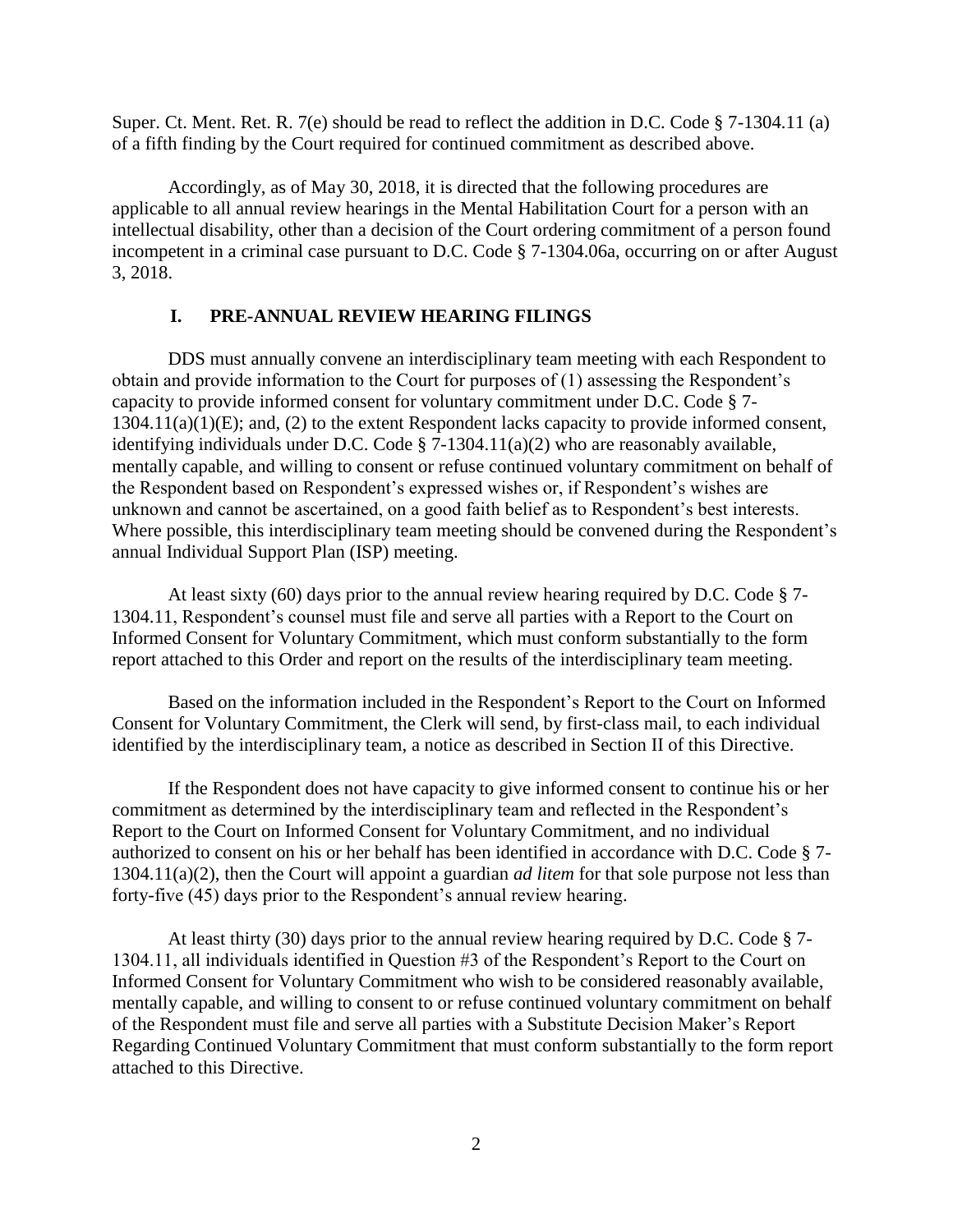At least fifteen (15) days prior to the Respondent's annual review hearing, any individual with lower priority who has been provided notice as described below shall prepare and file with the Court a Challenge to the Substitute Decision Maker's Report Regarding Continued Voluntary Commitment stating the factual basis for his or her challenge to the stated decision of an individual with higher priority on whether the Respondent consents to or refuses voluntary commitment. The Challenge to the Substitute Decision Maker's Report Regarding Continued Voluntary Commitment must conform substantially to the form pleading attached to this Directive.

## **II. NOTICE REQUIREMENTS**

No later than five (5) business days upon receipt of the Respondent's Report to the Court on Informed Consent for Voluntary Commitment, the Clerk will send, by first-class mail, to each individual identified in that Report, a notice that includes the following:

1. The date and time of the annual review hearing.

2. A statement indicating that at least thirty (30) days prior to the annual review hearing required by D.C. Code § 7-1304.11, all individuals identified in Question #3 of the Respondent's Report to the Court on Informed Consent for Voluntary Commitment must indicate to the Court whether he or she is reasonably available, mentally capable, and willing to consent to or refuse continued voluntary commitment on behalf of the Respondent, as well as the decision he/she would make on behalf of the Respondent.

3. A statement indicating that no less than fifteen (15) days prior to the Respondent's annual review hearing, any individual with lower priority who has been provided notice as described in this Directive may prepare and file with the Court a Challenge to the Substitute Decision Maker's Report Regarding Continued Voluntary Commitment stating the factual basis for his or her challenge to the stated decision of an individual with higher priority on whether the Respondent consents to or refuses voluntary commitment.

4. A statement indicating that if any individual with lower priority does file a report challenging the stated decision of an individual with higher priority, the individual should be prepared to present his/her position at the date and time of the annual review hearing.

5. A copy of the Substitute Decision Maker's Report Regarding Continued Voluntary Commitment and Challenge to the Substitute Decision Maker's Report Regarding Continued Voluntary Commitment form pleadings attached to this Directive.

## **III. EVIDENTIARY HEARINGS AND FINDINGS OF THE COURT**

The Magistrate Judge presiding over the Mental Habilitation calendar will schedule and provide reasonable notice of any evidentiary hearings deemed necessary to resolve factual issues related to Respondent's capacity to give informed consent to continue commitment and, to the extent Respondent lacks capacity, any decision-making by an individual authorized to consent or refuse on Respondent's behalf. To the greatest extent possible, such hearings will be held prior